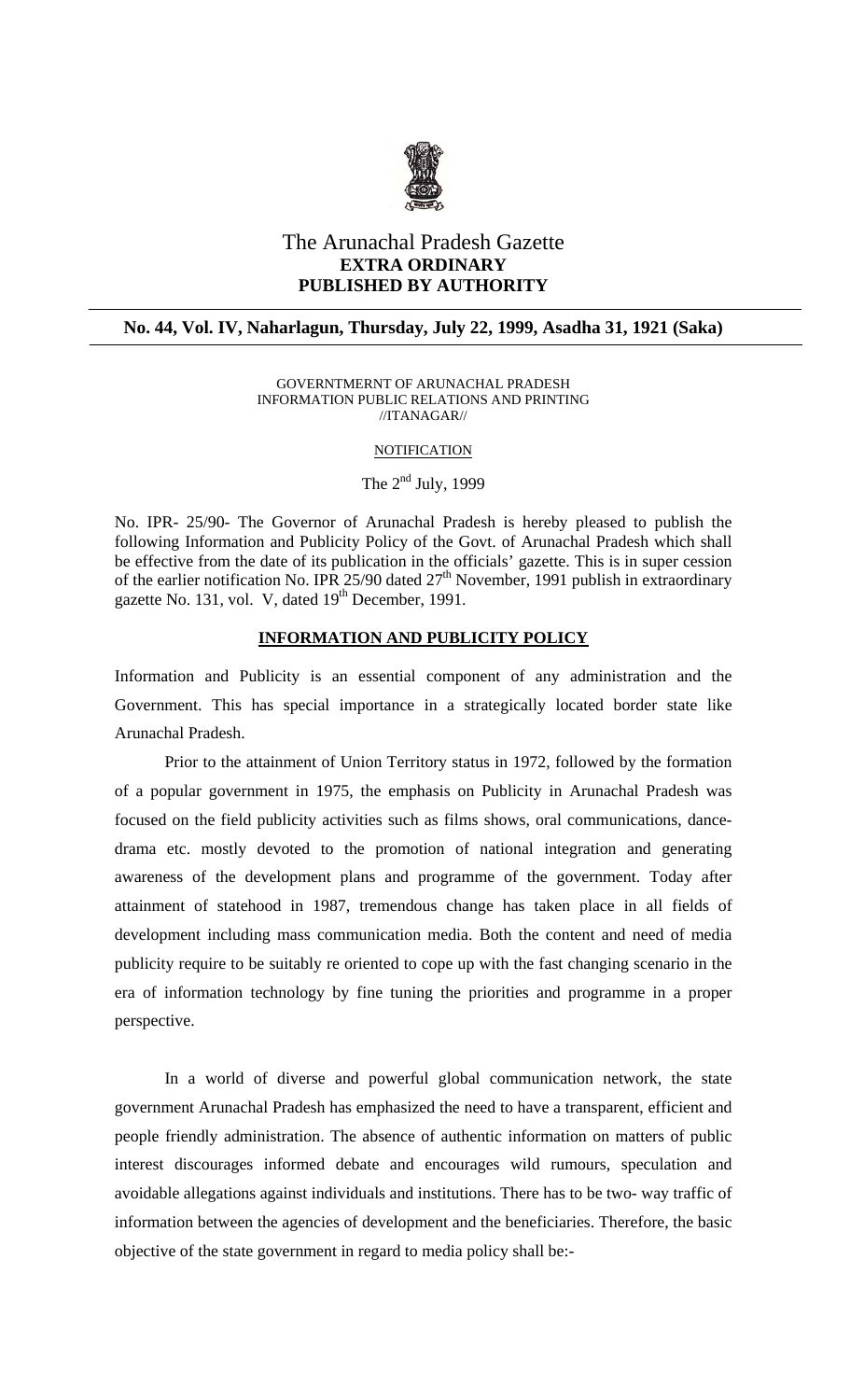- (a) To make the functioning of the State Government responsive, more transparent and clean.
- (b) To provide a free, fair and healthy growth of local media capable of providing plurality of views and information and accuracy of news.
- (c) To strike a balance between the freedom of Information in public interest and the right to private of an individual.
- (d) To grant additional emphasis on development publicity, preservation and promotion of rich indigenous culture and heritage.

 The State Government intends to move further ahead from these objectives to enunciate a law prescribing an individuals right to information in due course.

# **1. Advertisement Policy.**

# **(a) Centralized Release of advertisement:-**

- (i) Realizing that scattered release of advertisement had led to avoidable expenditure, the government considers that there is a need to centralize this matter. It is suggested that all classified and display advertisement will be issued by one agency i.e. Directorate of Information and Public Relations, having the necessary expertise for regulating a central release. All government departments and public undertakings will send both their classified and display advertisement to the Director of Information and Public Relations, Government of Arunachal Pradesh and in no case government departments and public undertakings etc. will issue advertisements directly to newspaper or periodical.
- (ii) Payment of advertisement bills will be made by the Director, Information and Public, Relations. Necessary funds will be placed in the annual budget of the Directorate of Information and Public Relations. For this purpose, funds earmarked in the budget of different heads of government departments will be diverted to the budget of the Director, IPR.

# **(b) General policy governing the release of advertisement:-**

# **Objective**

- (i) Advertisements are not intended to be a measure of financial assistance and no newspaper can claim advertisement as a matter of right.
- (ii) The primary objective of release of advertisement by the government is to secure the widest possible publicity coverage, keeping in view the out reach, the constraints, special needs and the targeted audience of the message contained in the advertisements.

# **Approach**

- (i) Circulation of the papers in the area intended to be covered will be considered.
- (ii) Political affiliation of a newspaper will not be taken into account in releasing advertisement but one that does not respect the journalist ethics will not be issued advertisements.
- (iii) Advertisements shall not be given to such periodicals and newspapers which incite communal passion, preach violence or offend socially accepted conventions of public decency and morals or aid or abet in carrying out scurrilous or subversive activities against the government established by law.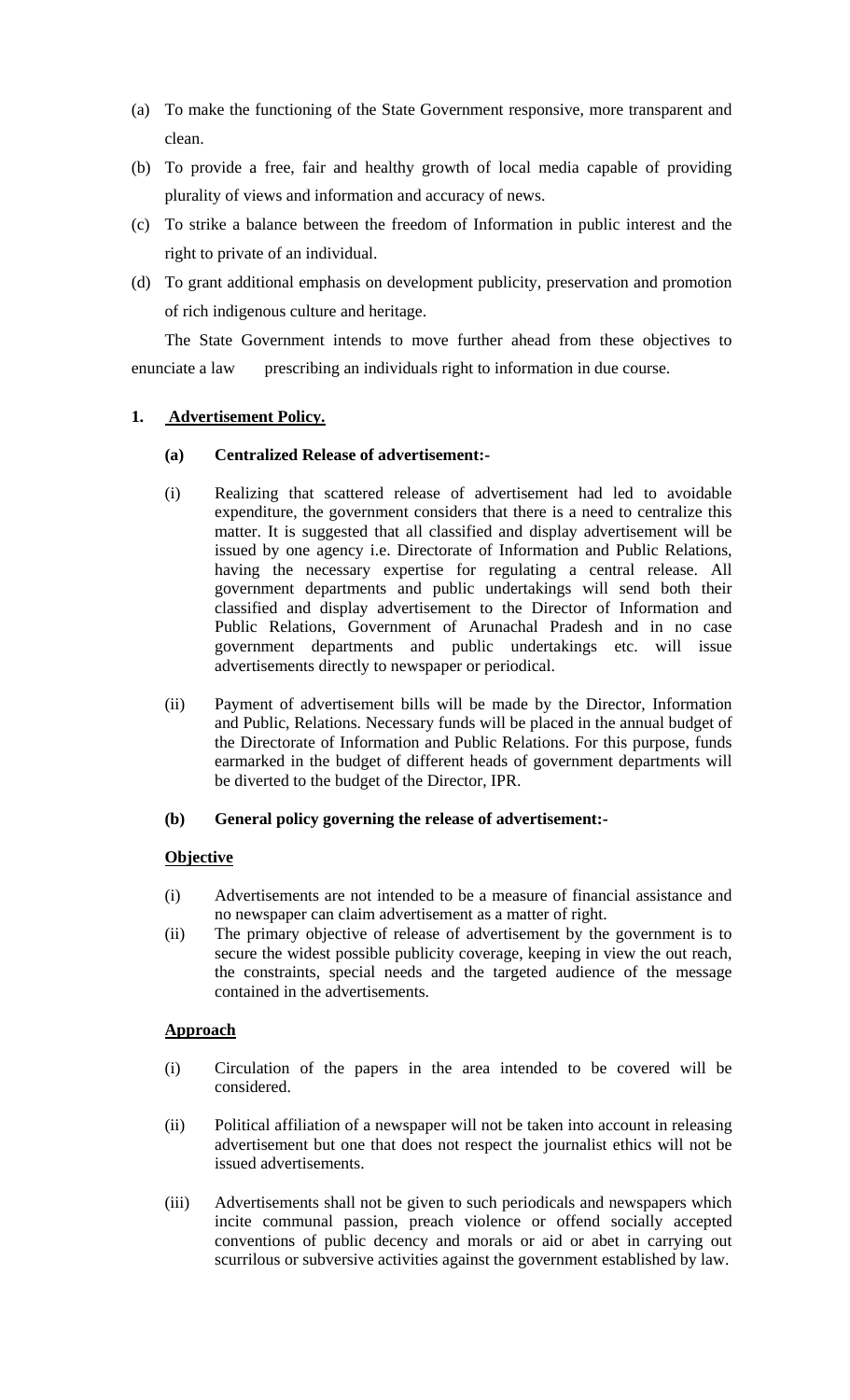- (iv) Classified advertisement will not normally be issued to newspaper with periodically of more than a week.
- (v) Government advertisement will be issued to those newspaper and periodicals which have been listed in the government approved list only.
- (vi) Advertisement / notice will not be published in more than two daily/ weekly papers simultaneously.
- (vii) In case of wrong publication or printing mistakes the concerned paper will republish it in the very next issue free of cost.

#### **(c) Advertisement rates:-**

- (i) Advertisement rates for each paper included in the list of approved papers will be fixed by the Director, Information and Public Relations after taking into consideration the circulation of the pulling power, size, area coverage etc. of the concerned papers.
- (ii) An appeal against the decision of Director, Information and Public Relations may be made to the Secretary, IPR within a period of one month from the date of communication of such a decision. Such appeal will be heard by the Secretary and his decision shall be final.
- (iii) Notwithstanding anything contained in these rules the State Government may at any time call for records and decide in any matter relating in the issue of government advertisement. The government decision in this regard shall be final.
- (iv) Newspaper and periodicals may have their own rates of advertisement but government will make use of only such papers and periodicals whose rates are acceptable, keeping in view the publicity requirements etc.

#### **(d) Procedure for Inclusion of newspapers in the government approved list:**

 An application for inclusion of a newspapers periodical in the approved list of the government will be submitted by the publisher of a newspaper/periodical concerned to the Director of Information and Public Relations, Arunachal Pradesh through the Deputy Commissioner/Additional Deputy Commissioner/ Sub-Divisional Officer of the district/ sub- division, as the case may be, from where it is published. The application shall contain the following details:

- (i) Name of the newspapers /periodical.
- (ii) Name and address of the editor.
- (iii) Name and address of the publisher.
- (iv) Name of the owner of the Printing press where the newspaper/periodical is printed.
- (v) Name and address of the printing press where the newspaper/periodical is printed.
- (vi) Name of the owner or owners of the newspaper/periodical (mentioning whether ownership is proprietary, cooperative, private limited or trust etc.)
- (vii) Periodicity of publication.
- (viii) Price per issue.
- (ix) Circulation (this should be shown items wise, namely (a) subscriber copies, (b) complementary copies, (c) language in which published).
- (x) Certificate of circulation figure to be obtained from the District Information and Public Relations Officer concerned.
- (xi) Whether the newspaper periodical deals with literary, political, cultural or socio economic or other aspects.
- (xii) Whether the newspaper/ periodical have any political affiliation or subscribe to any political ideology or is independent.

### **(e) Conditions for inclusion in the approved list-**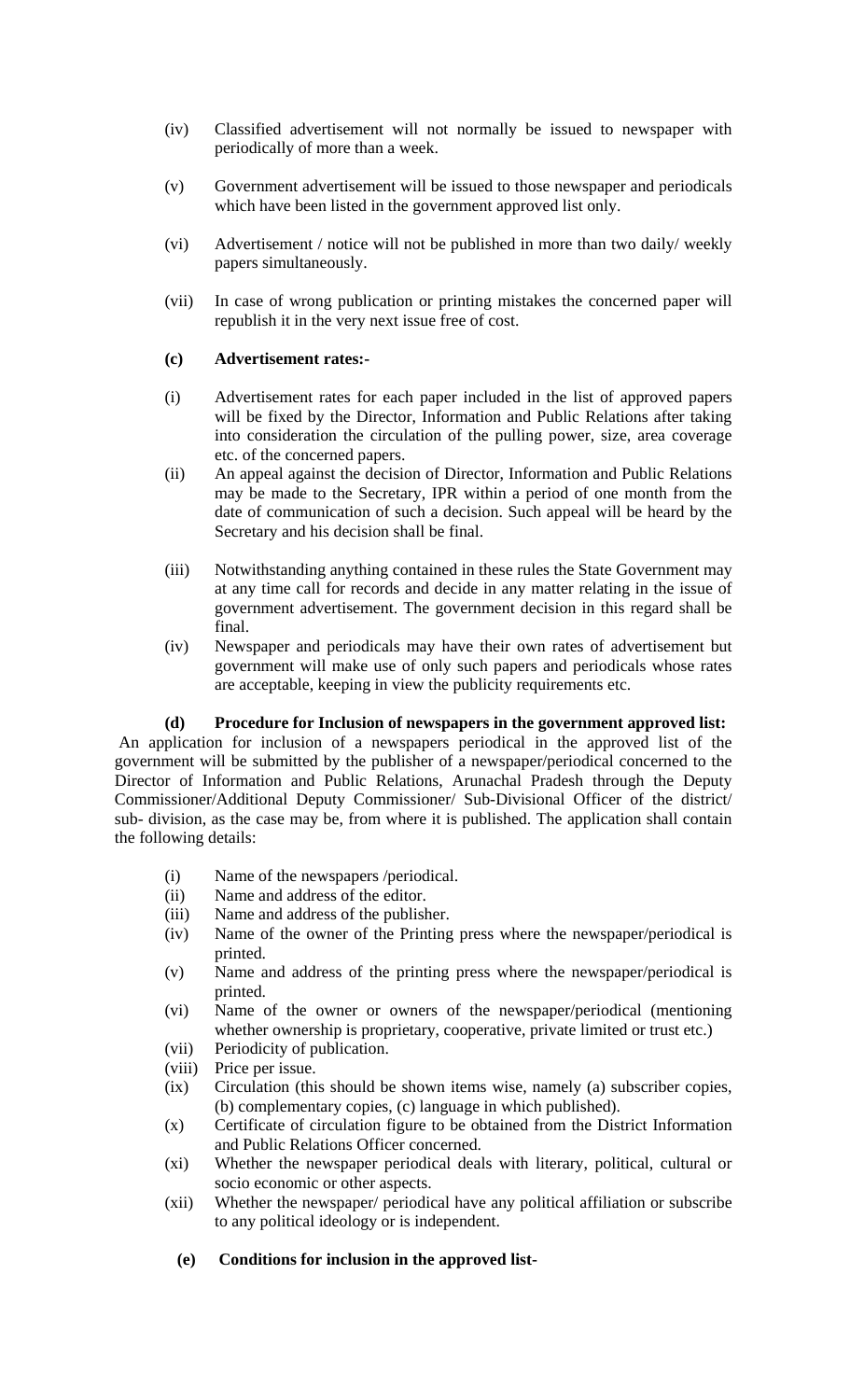On receipt of the application with particulars as mentioned in the foregoing provisions and after perusal of the newspaper/periodical, the Director of Information and Public Relations shall forward the application with his views and comments thereon to the Government of Arunachal Pradesh for its inclusion or otherwise in the list. In deciding as to whether the newspaper/periodical shall be included or not the following factors shall be taken into consideration the newspaper/periodical shall

- (i) Maintain at least three months regular publication from the date of its first appearance;
- (ii) Have a minimum paid circulation of not less than 2,000 copies per issue, provided that in the case of newspaper/periodical published within Arunachal Pradesh this limit may be reduced to 500:
- (iii) Not to publish any news about any matter connected with government which is false and misleading:
- (iv) Not to contribute anything which is likely to disturb the unity of the nation, spread communal hatred, nor publish scurrilous or obscene materials or carry on malicious propaganda against the government; and
- (v) Shall be regular in publication.

## **(f) Benefits to be derived by newspaper/ periodical in the approved list.**

A newspaper /periodical included in the approved list may have the following benefits:

 (i) It will be entitled to receive advertisement, press release and publications subject to the fulfillment of the required standards viz, class of readership, language and areas intended to be covered, standard of production and adherence to journalistic ethics.

 (ii) Its editor or his representative who may be a senior or a special correspondent or a senior staff reporter will be formally accredited to the Government of Arunachal Pradesh and in that capacity he or she will have access to a press conference, may interview, ministers and secretaries and attend public meetings addressed by high dignitaries.

### **(a) Conditions for removal of newspaper/ periodical from approved list.**

The name of newspaper/periodical may be struck off from the government approved list if it falls to conform to any of the provisions of these rules or the provision of the government notification to which these rules are annexed.

### **(h) Procedure for removal from the approved list:-**

 Whenever the Director of Information and Public Relations, Arunachal Pradesh is satisfied that any newspaper/periodical included in the approved list of the government as mentioned in Para 2 above has failed to confirm to any of the provisions of these rules or the provisions of the government notification to which these rule are annexed, may send a report in this regard to the Government of Arunachal Pradesh and there after , the Government of Arunachal Pradesh may remove the name of the said newspaper/ periodical, as the case may be, from the list.

 Provided no such action shall be taken by the State Government until the publisher of the newspaper/or periodical, as the case may be, has been given a reasonable opportunity of showing cause against the action proposed to be taken.

### **2. Dissemination of government Information**

### **(i) Official spokesman for the government:**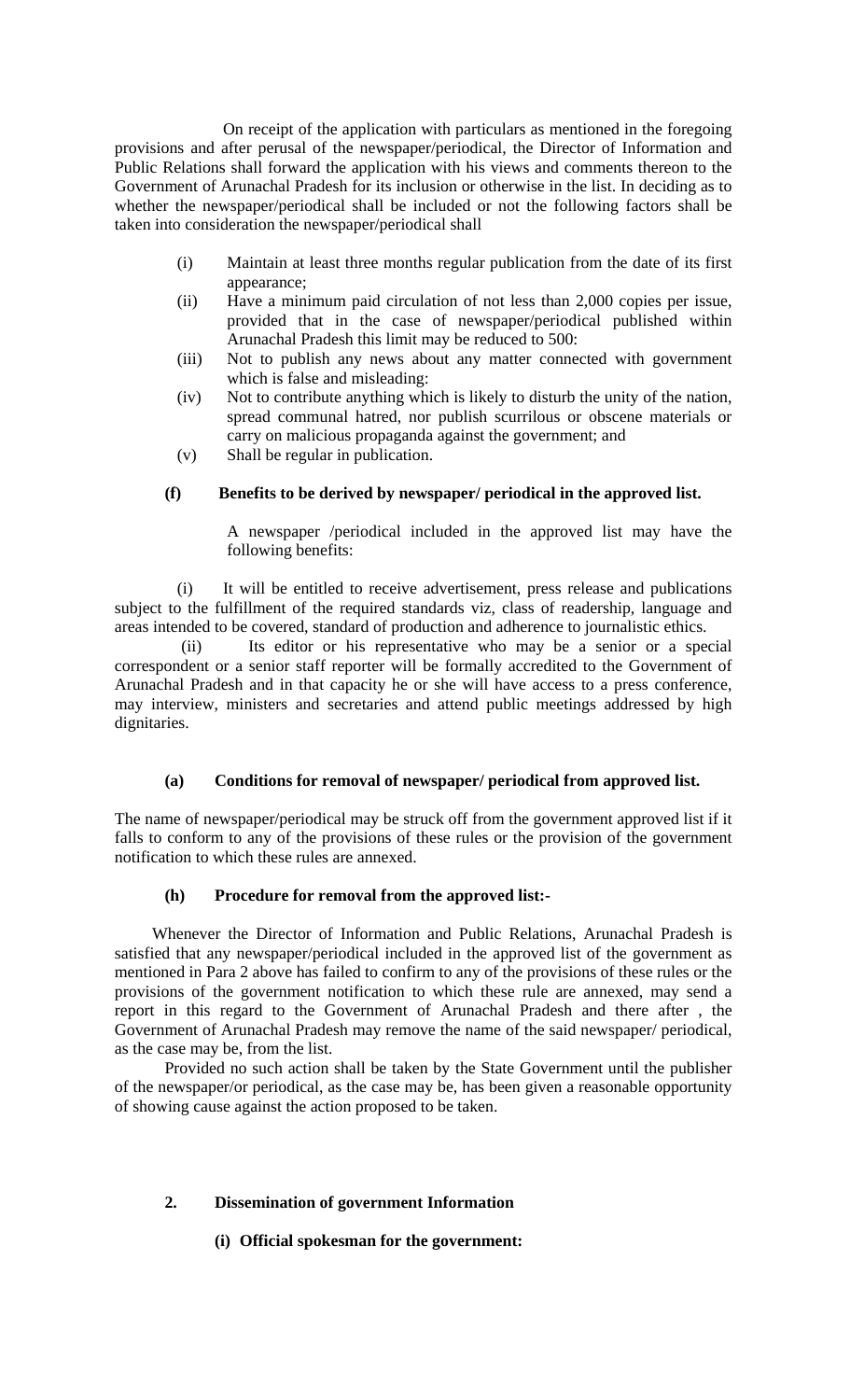For quite some time it has been felt that there is an urgent need for more effective, prompt and articulate projection of government decisions and view points specially on sensitive issues. Apart from what each department is doing in this regard in its own field it has been felt that there should be nodal official spokesmen for the government. This role should be fulfilled by the Department of IPR particularly by the Secretary/DIPR of the department. To enable this to be done, the Department of IPR will be given all help and facilities as is necessary to discharge this responsibility. All departments of the State Government should take full advantage of this arrangement.

#### **(ii) Press Communication /Press Conference:**

 The Ministers, Secretaries and Director, IPR will be authorized to give information or the accessible to the representatives of the Press.

 Whenever it is proposed to release any official information to the or to hold a press conference or press briefing the concerned department will consult the Secretary, IPR; Director, IPR in advance. Press briefings may, however, he held by other Senior Officers, specially authorized in this behalf. Information given at such briefings shall be attributed to an official spokesman official source but not to any body by name.

 Each department may have an information unit headed by a responsible officer who will have a close liaison with the Department of Information, Public Relations and Printing for useful and effective dissemination of official information

#### **1. Welfare measure for fourth estate:**

- (a) Press accreditation will be given to the deserving press correspondents and press photographers working in the state in accordance with the provision of Press Accreditation Rules, 1978 as amended.
- (b) Press party tours may be organized from time to time for the benefit of journalists.
- (c) Due priority may be accorded to the matters relating to allotment of land to newspaper establishment within the state.
- (d) Concessional rates may be allowed for accredited press correspondents and press photographers for accommodation in government guest houses. Efforts will also be made for giving concessional rate in state transport services.

#### **2. Printing works:**

 All printing works of various departments of the State Government will be channelized through the Directorate of Information. Public Relation and Printing. The policy directive has already been issued vide Memo. No PIN (d) 18/98, dated 15<sup>th</sup> May, 1998 in this regard. Accordingly, the Government Printing Press of the Directorate is responsible to carry out all printing jobs assigned to it and incase due to technical reason and other limitations the printing of a particular job is not feasible by the Government Press, APIDFC press will undertake. In the event of APIDFC also not being able to do the job necessary No Objection Certificate will be issued to the concerned Department by Directorate of Information. Public Relations and Printing for printing at any outside authorized private agency/firm and preferences will be given to local firm to promote local entrepreneurship.

#### **3. Production of film:**

 In order to streamline the Production of documentary films on different subjects the Directorate of Information, Public Relations and Printing being the nodal department will be solely responsible for production, co-ordination and issue of necessary permission. Of late, certain government department is reported to have been making films on their own without channelising through the nodal department. Such irregular practices will be discontinued and any proposal relating to film production will be routed through

 the Directorate of Information, Public Relations and Printing who will examine the proposal in the light of the policy guidelines of the State Government on such matters.